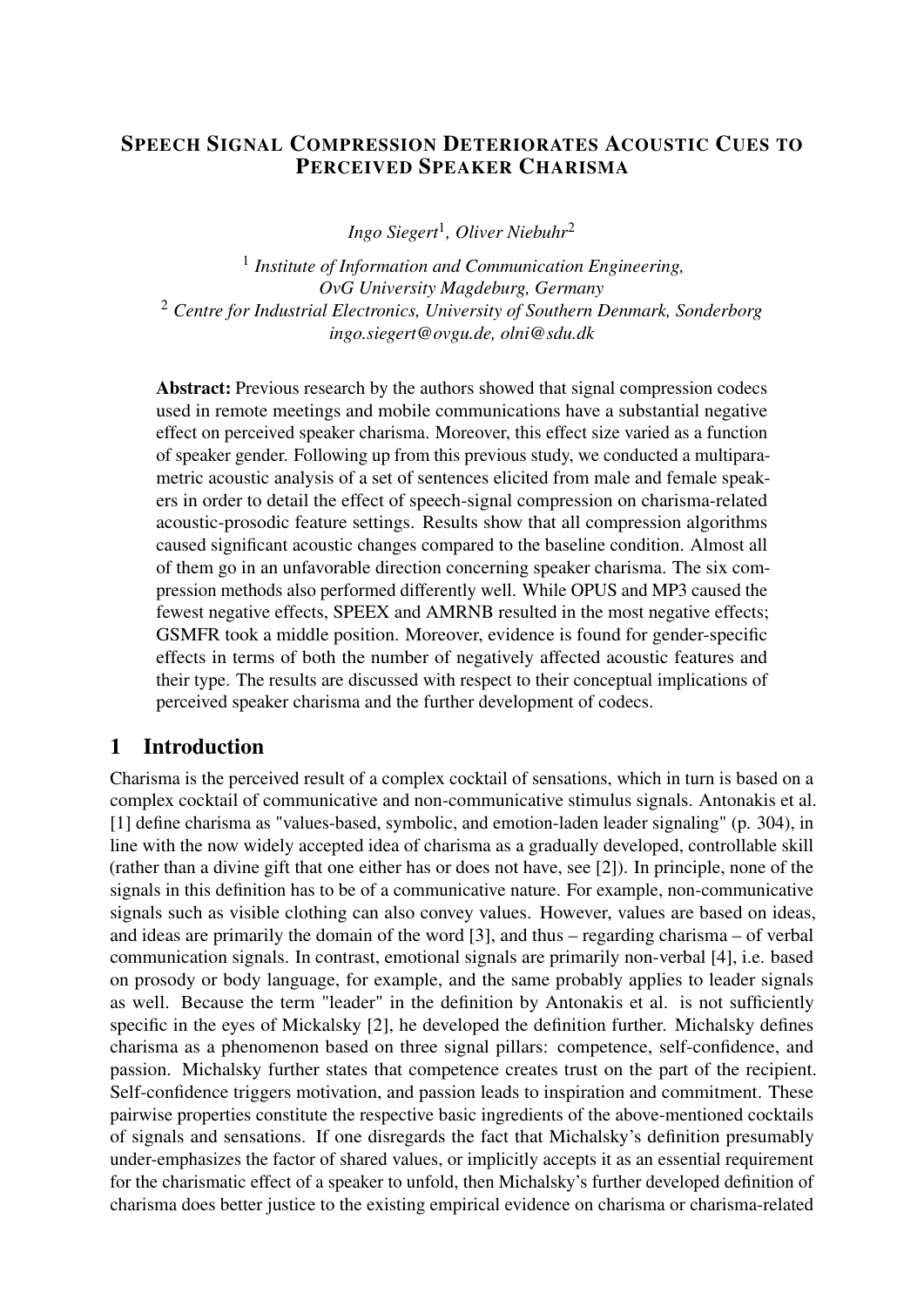attributes than that of Antonakis and colleagues. This is true insofar as Michalsky's definition implicitly places a stronger focus on the non-verbal communication signals of prosody and body language (also referred to as "delivery", [\[5\]](#page-7-4)), which indeed have often proven to be more powerful than the word in the perception and modeling of speaker charisma [\[5,](#page-7-4) [6,](#page-8-0) [7\]](#page-8-1). For prosody, for example, amazing effects could be achieved, even when the prosodic signals came from machines or robots rather than from human beings. [\[8\]](#page-8-2) and [\[9\]](#page-8-3) applied the more or less charismatically rated prosodic profiles of Steve Jobs and Mark Zuckerberg to an otherwise identical text-tospeech synthesis output. The result was that the machine or robot that used the more charismatic prosodic profile of Steve Jobs made human interaction partners significantly more often fill out longer questionnaires, book-specific sightseeing trips, and eat healthier food. When used in a car navigation system, Steve Jobs' prosody even made drivers take detours against their better knowledge, following the system's instructions. The particularly prominent position of prosody for the sensation cocktail called charisma is also expressed in the fact that all four dimensions of prosody are involved in charisma perception - (1) pitch, (2) duration/timing, (3) loudness, (4) voice quality - and each with a variety of their corresponding acoustic parameters [\[10,](#page-8-4) [11,](#page-8-5) [12\]](#page-8-6). Pitch, for example, is relevant in the form of the average pitch level, as well as additionally in the form of the pitch range, the pitch variability and the pitch minimum (at the end of conclusive statements), see [\[13\]](#page-8-7). From the perspective of electronic speech signal processing, the intensive interweaving of acoustic-prosodic parameters and the perception of charisma is interesting from (at least) two different points of view. Firstly, not least because of the COVID-19 pandemic, the extent of digital communication has increased immensely in the past years. This applies to voice calls and voice messages on mobile phones as well as to video calls via Skype, Zoom, Teams, Blue Jeans, Big Blue Button, and other providers. The number of video calls alone has increased by about 900 % during the past 15 years; 2020 even saw an additional temporary peak growth of 2,900% due to COVID-19 shutdowns [\[14,](#page-8-8) [15\]](#page-8-9). Companies like Cisco assume that in 2022 about 80% of the global internet traffic is caused by video calls [\[15\]](#page-8-9). In video calls, body language and eye contact are often so limited and the transmitted video so blurred or dark that speakers are primarily left with prosody as their only means of creating a charismatic effect on listeners. This is all the more true of course for normal telephone calls and voice messages without a video signal. Thus, we can safely state that the importance of having a charismatic speech prosody in digital communication tools has grown considerably in the recent past and is likely to grow still faster in the future; and in this statement, we have not even taken into account new social-media professions like influencers and YouTubers. This dynamic development is both an opportunity and a challenge for electronic speech signal processing. The second, related reason why the intensive prosody-charisma interweaving is interesting from a signal-processing perspective is that no form of signal compression is conceivable that does not have direct or indirect effects on at least one of the four prosodic dimensions. In other words, there cannot be any form of modern digital communication that does not interfere in some way with the speaker's prosodic charisma triggers. This applies at least to the domain of acoustics. Whether and how compression effects of speech prosody in digital communication also extend into the domain of the perception of speaker charisma is a different question. The authors of this paper investigated this question in a previous perception experiment with German speakers and listeners [\[16\]](#page-8-10). Four popular audio compression codecs were tested based on a set of single sentences elicited from male and female speakers: (i) Adaptive Multi-Rate Wideband (AMRWB, 12.65 kBit/s), (ii) MP3 (16 kBit/s), (iii) OPUS (34 kBit/s), and (iv) SPEEX (3.95 kBit/s). The codecs' effects on perceived speaker charisma were compared and evaluated regarding the uncompressed reference (WAV) versions of all sentences. Results show that the three codecs MP3, OPUS, and in particular SPEEX had a significant negative impact on perceived speaker charisma. That is, [\[16\]](#page-8-10) provided clear evidence that signal artifacts of codec compression not only concern the acoustic-prosodic cues to speaker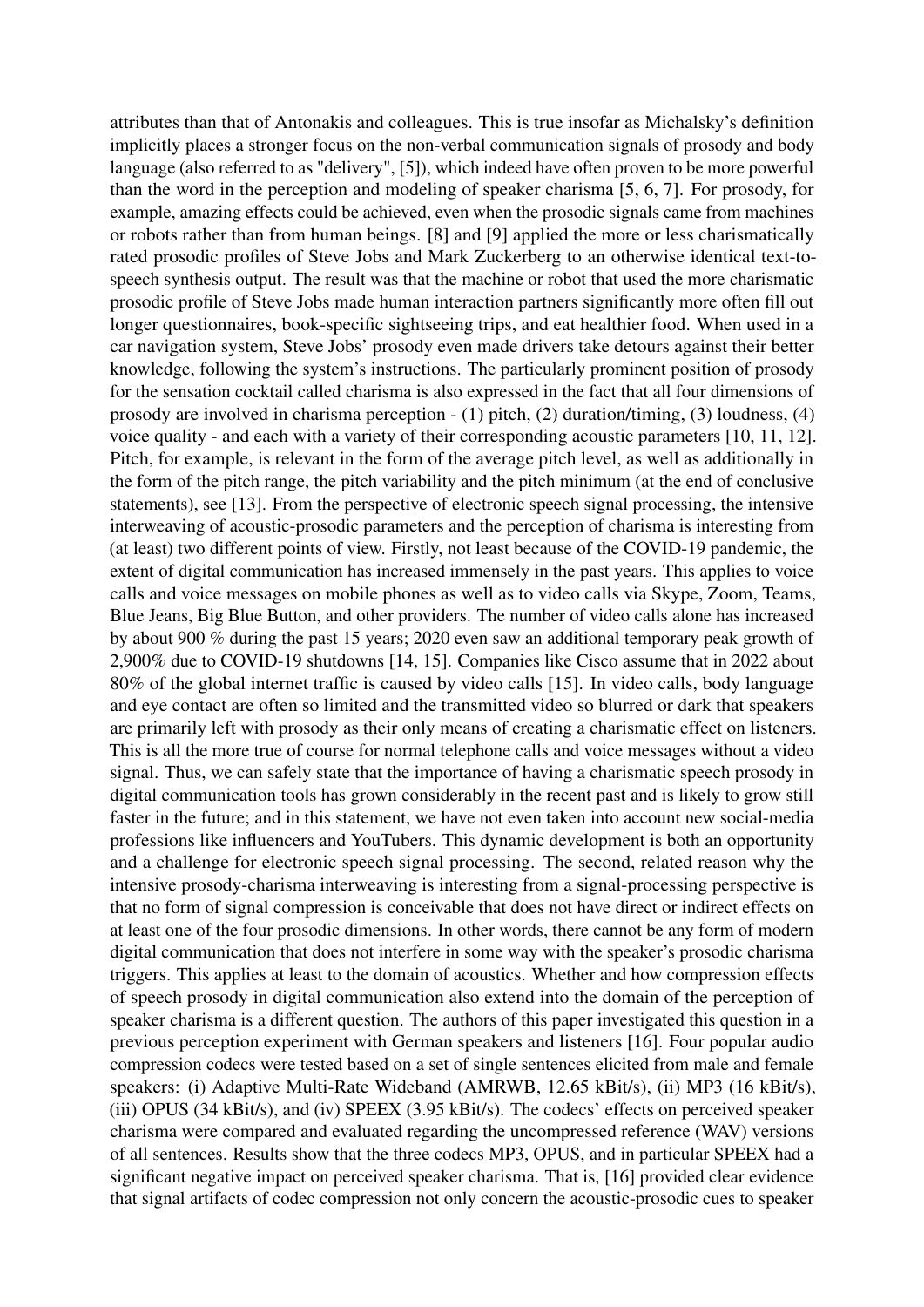charisma. These artifacts also extend into the perception of prosodic speaker charisma. There was also an unexpected further finding. The negative effect of speech signal compression on perceived speaker charisma affected female speakers much more than male speakers. This was true within a codec, i.e. for how much it lowered perceived speaker charisma, as well as between the codecs, i.e. for how many codecs lowered perceived speaker charisma. In the case of the male speakers, this only concerned the SPEEX codec, but not MP3 and OPUS. The latter codec even increased the charisma of male speakers. The present paper continues this line of research of [\[16\]](#page-8-10). We aim to search for the acoustic-prosodic origins of the codecs' negative charisma effects in general and their gender specificity in particular. Investigating more closely whether and how the codecs affect prosody and how this relates to the perceived charisma of male and female speakers not only helps us better understand the functioning of the prosodic ingredients in the cocktail of charisma signals. It can also help program more charisma-neutral codecs or develop other compensation methods, up to and including appropriate instructions for speakers or warning feedback signals during voice or video calls. Our research questions are as follows:

- (I) Does an acoustic analysis reveal systematic changes in prosodic-parameter measurements as a result of speech signal compression?
- (II) Based on (I), do we find different prosodic changes for different codecs? That is, does a codec leave a specific fingerprint in the prosody of the compressed speech signal?
- (III) Based on (II), is this codec-specific fingerprint in the prosody of the compressed speech signal further shaped by speaker gender?
- (IV) Based on (I)-(III), do connections emerge between a codec's negative effect size on charisma perception on the one hand and the number, extent and/or type of affected prosodic parameters on the other? Can we derive predictions from these connections for how other codecs that have not yet been perceptually tested will affect speaker charisma?

Regarding (IV), we also included two further codecs in the acoustic-prosodic analysis in addition to those four used in [\[16\]](#page-8-10). All further details are described in the method section below.

# 2 Methods

# 2.1 Utilized Speech Stimuli

This study made use of the same speech stimuli as in [\[16\]](#page-8-10) to maintain comparability: the Berlin Database of Emotional Speech (EMO-DB) [\[17\]](#page-8-11). It contains German sentences recorded by 10 professional actors (five female). Based on the sentences' emotionally neutral verbal content (e.g., "Das will sie am Mittwoch abgeben", She wants to hand that in on Wednesday), the actors realized the sentences with different emotional prosodies as well as in a neutral matter-of-fact version. The database comprises high-quality recordings in both technical and acoustic terms. In technical terms, the sentences are stored as uncompressed WAV files (mono, sampling rate 16 kHz, 16-bit quantization depth, bit-rate 256 KBit/s). The high acoustic quality achieved by studio recordings of trained speakers with clear sonorous voices is one reason why this database is seen as a benchmark dataset for various applications [\[18\]](#page-8-12). For our study, we selected (like [\[16\]](#page-8-10) before) four emotionally neutral sentence realizations by two male speakers (#11 and #15) and two female speakers (#13 and #14) each.

#### 2.2 Utilized Compression Codecs

In today's (mobile) communication systems, speech compression is heavily used, as it reduces the bandwidth for transmission, the transmission delay as well as required system memory and storage [\[19,](#page-8-13) [20\]](#page-8-14). A number of studies investigated the impact of compression on spectral quality and acoustic features [\[21,](#page-9-0) [22\]](#page-9-1). However, compression effects on parameters of emotional prosody or, more specifically, of a speaker's vocal charisma triggers, are rarely investigated. Our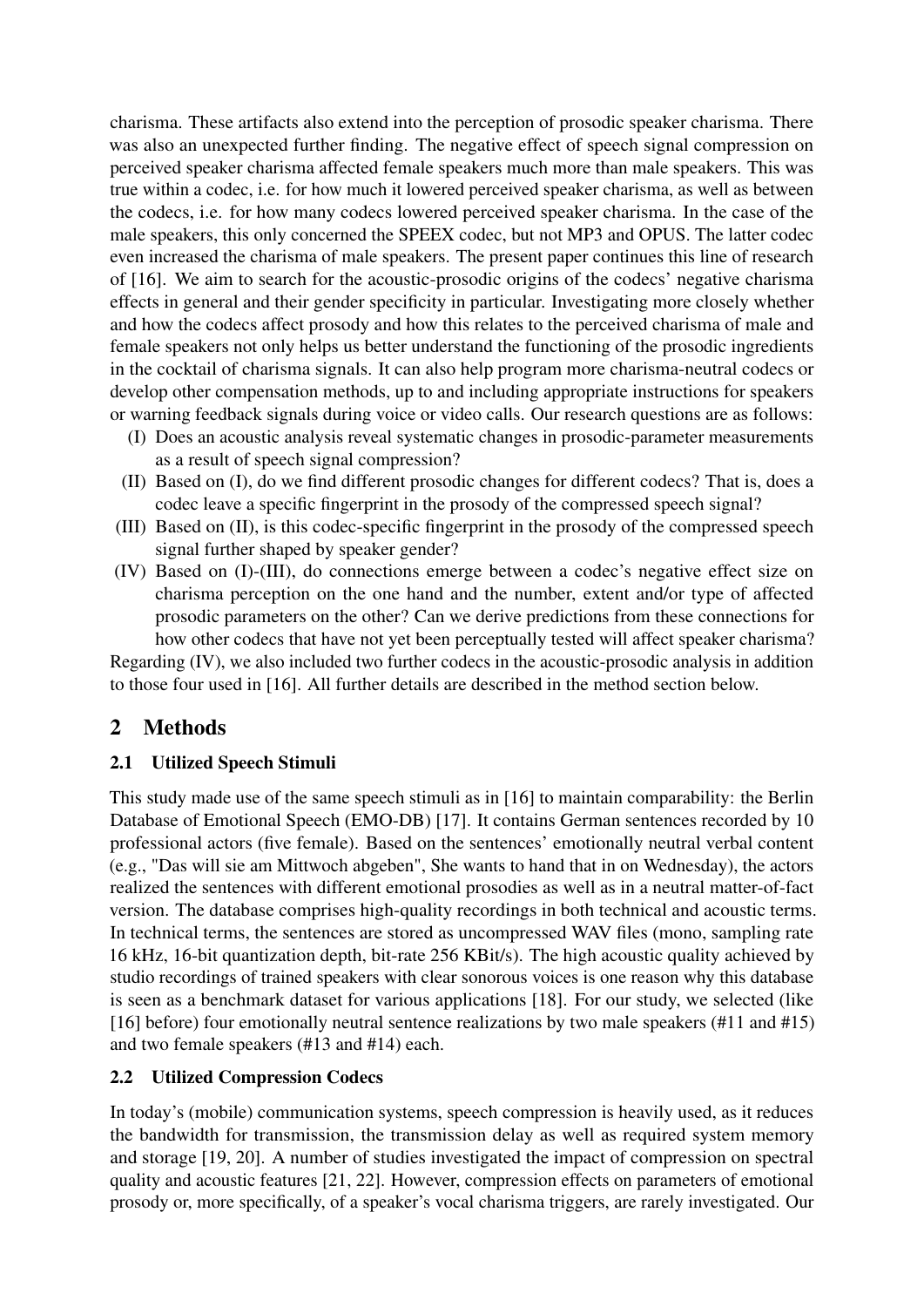study examines these compression effects for four popular mobile communication codecs and two high-quality music codecs.

Adaptive Multi-Rate Wideband (AMRWB) is a high-quality speech audio codec developed for mobile communication [\[23\]](#page-9-2), also known as "HD Voice" and Voice over LTE (VoLTE) due to the processing of a wider speech bandwidth (50-6400/7000 Hz). The codec is based on Algebraic Code-Excited Linear Prediction (ACELP) and Linear Predictive Coding (LPC) parameters. We chose a bit-rate of 12.65 kBit/s, which is intended for pure speech signals [\[23\]](#page-9-2).

Adaptive Multi-Rate Narrowband (AMRNB) is an audio codec specifically designed for speech coding. It operates on narrowband speech (200–3400 Hz) [\[24\]](#page-9-3). The codec is mainly used in GSM and UMTS applications. For compression, ACELP and LPC parameters are stored. We chose a bit-rate of 4.75 kBit/s.

GSMFR was the first digital speech coding standard used in the GSM mobile network [\[25\]](#page-9-4). It is based on LPC and performs quite poorly compared to its successors AMRNB and AMRWB, mainly because of its low prediction order of 8. GSMFR has a fixed bit-rate of 13 Kbit/s and samples the speech signal at a rate of 8 kHz.

MPEG-1/MPEG-2 Audio Layer III (MP3) is a well-known lossy compression codec that was actually developed for music. By identifying and discarding those parts of the original sound signal that are assumed to exceed a listener's auditory resolution ability, a perceptual coding is implemented. Besides its famous usage for music streaming, lower bitrates (16 kBit/s) are also used to encode audio dramas [\[26\]](#page-9-5). Moreover, MP3 has become so popular now also for data in the speech sciences that it is one of the file formats that PRAAT can process [\[27\]](#page-9-6).

OPUS is an open-source lossy audio codec, offering a speech-oriented operation (SILK, similar to Speex) as well as a low-latency music compression mode (CELT, similar to MP3) [\[28\]](#page-9-7). Furthermore, OPUS allows to be operated in a hybrid mode to improve the speech intelligibility at low bit rates by enriching the synthesized signal with characteristics represented by a psychoacoustic model [\[29\]](#page-9-8). This hybrid mode is activated by specific bitrates like the 34 kBit/s bit-rate used in the present study.

SPEEX is an open-source lossy speech audio compression format [\[30\]](#page-9-9). It uses Code-Excited Linear Prediction (CELP) and is now considered obsolete. Yet, it is still used as a speech transmission codec in some speech assistants [\[31\]](#page-9-10). We chose the lowest SPEEX quality parameter in our study (quality=0, i.e. 3.95 kBit/s).

# 2.3 Acoustic Analysis

Since each of the six codecs was applied to all 16 sentences (4 sentences x 4 m/f speakers), the acoustic analysis comprised 96 compressed sentences. In addition, there were 16 uncompressed (WAV) reference sentences. This resulted in a total of 112 acoustically analyzed individual sentences. The acoustic analysis was conducted in PRAAT, based on the ProsodyPro script written by Xu [\[32\]](#page-9-11), including the recently added bio-informational dimension (BID) measurements. A total of 12 prosodic parameters were selected, covering three phenomenological dimensions of prosody. The duration/timing dimension was omitted as phrase duration, speaking rate, etc. play hardly any role in predetermined, isolated, and read sentences. Table [1](#page-4-0) summarizes the prosodic parameters and, in addition to a brief description, also specifies the direction of the change for which a negative effect on perceived speaker charisma can be assumed. These assumptions refer to the current state of research on acoustic-prosodic charisma cues [\[10,](#page-8-4) [11,](#page-8-5) [12\]](#page-8-6). In addition to the expected parameters such as pitch range and the levels of pitch and loudness, whose contribution to charisma has been known for more than a decade [\[10,](#page-8-4) [11\]](#page-8-5), recent studies suggest that the BID measurements introduced by Xu and colleagues [\[33\]](#page-9-12) also contribute to speaker charisma.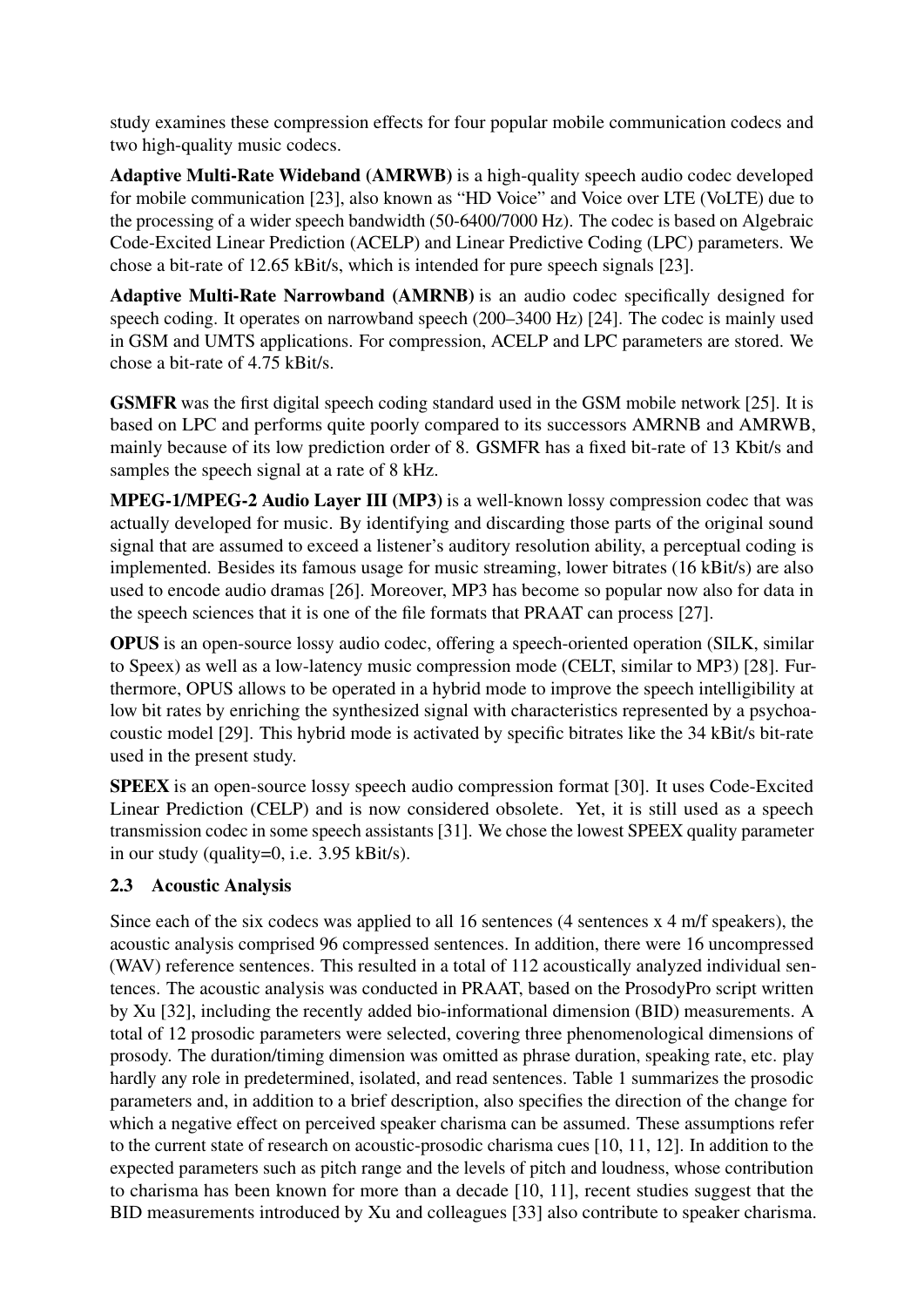This relevance probably arises from the fact that BID parameters such as Hammarberg index, formant dispersion, and the spectral center of gravity (CoG), are indicative of the size and weight of a speaker (cf. the "size code" in [\[34\]](#page-9-13)). That is, BID parameters determine charisma-related concepts like inherent authority and strength (through size) and inherent attractiveness (through weight) and, thus, indirectly also influence speaker charisma itself - not only for humans but also for robot speakers, see [\[35\]](#page-9-14). In addition to the 12 acoustic core parameters of charismatic prosody, we also looked at the total acoustic energy (in dB) in 15 ascending frequency bands (250 Hz bandwidth each) from 0-3,750 Hz. This additional analysis gives a more precise picture of the spectral energy distribution than the spectral-tilt estimation of the Hammarberg index. A sonorous, powerful voice and, thus, a shallow spectral tilt is immensely important for speaker charisma [\[12\]](#page-8-6). Based on the 15 frequency bands of 250 Hz each, we can determine exactly from which frequency band onwards which codec reduces the amount of acoustic energy in the speech signal and, thus, increases the spectral tilt and, in turn, decreases charisma.

<span id="page-4-0"></span>

| Parameter       | Description                                                                            | Bad when                 |
|-----------------|----------------------------------------------------------------------------------------|--------------------------|
| f0 level        | Mean value of f0 (Hz)                                                                  |                          |
| f0 range        | Difference between min and max f0 value (semitones)                                    |                          |
| f0 min          | Lowest f0 value in the sentence-final terminal fall (Hz)                               |                          |
| Intensity level | RMS intensity (dB)                                                                     |                          |
|                 | Hammarberg index Max. energy diff. (dB) between 0-2 kHz and 2-5 kHz                    |                          |
| $h1-h2$         | Formant-adj. amplitude (dB) difference between 1st and 2nd harmonic                    | $\overline{\nearrow}$    |
| $h1-A3$         | Amplitude difference (dB) between 1st harmonic and 3rd formant                         | ↗                        |
| CoG             | Spectral center of gravity (Hz), range 0-5 kHz                                         |                          |
|                 | Formant dispersion Mean distance between adjacent formants F1-F3 (Hz)                  | $\searrow$               |
| Jitter          | Mean abs. diff. between consecutive periods, divided by mean period                    | $\overline{\phantom{a}}$ |
| Shimmer         | Mean abs. diff. betw. ampl. of consecutive periods, divided by mean ampl.              |                          |
| <b>HNR</b>      | Harmonics-to-noise ratio (dB)                                                          |                          |
|                 | Energy distribution Total energy in 15 frequency bands of $250$ Hz each $(0-3,750)$ Hz |                          |

#### 3 Results

The measurements were statistically analyzed by means of a series of z-score single-sample tests. These tests relate the mean and variance of a reference sample (in our case the genderspecific values measured in the uncompressed WAV condition) to the mean of a test sample (here the gender-specific values measured in each codec condition), taking sample size into account. Alpha-error probabilities, i.e. p values, have been adjusted for multiple testing using the Holm-Bonferroni method.

Table [2](#page-5-0) is a modification of Table [1.](#page-4-0) It summarizes separately for each gender the results of the z-score test series across all 12 core parameters. A red marking means that, compared to the WAV condition, the applied codec has shifted the respective parameter value significantly (at p <0.05) in the direction of the indicated arrow and, thus, negatively influenced the prosodic foundation of perceived charisma. A green marking means the opposite, i.e. the codec effect favored the status of the respective parameter as a charisma trigger. No marking means that there is no significant parameter change due to the codec.

Table [2](#page-5-0) shows four main results. Firstly, the significant prosodic changes due to codec compression are not equally distributed across the six codecs. While MP3 and OPUS hardly cause any significant prosodic changes in the sentences' acoustic signals, we found quite a few such changes for the AMRWB and GSMFR codecs. Still more significant changes emerged for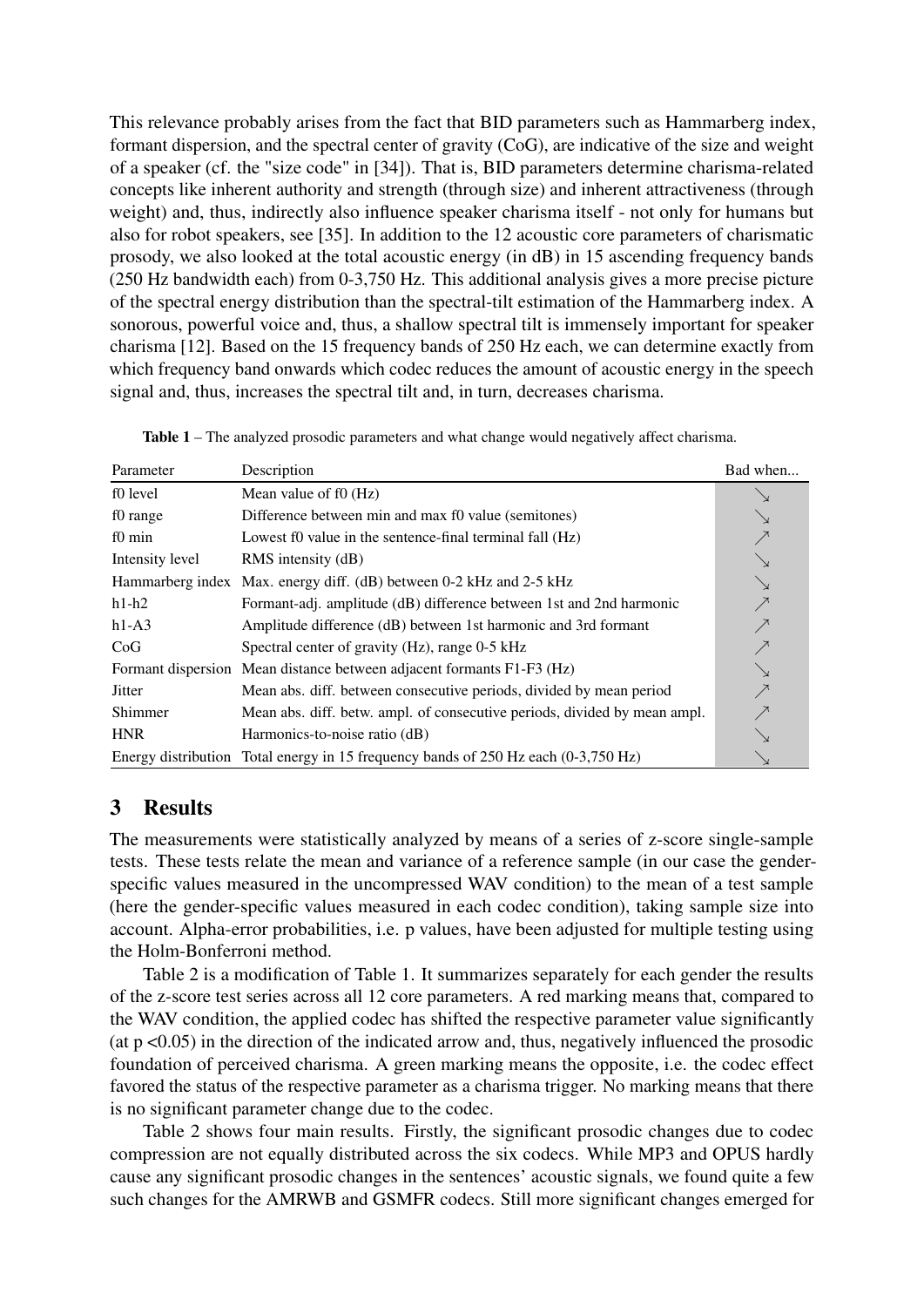

<span id="page-5-0"></span>Table 2 – Summary of negative/positive effects of codecs on 12 acoustic-prosodic cues to perceived speaker charisma (relative to the WAV baseline); Red/green cells mark sign, m/f= male/female.

AMRNB and SPEEX. For these codecs, the number of affected parameters largely exceeds the number of unaffected parameters (9 or 6 unaffected vs 15 or 19 affected parameters). That the distribution of significant prosodic changes differs significantly between codecs is also supported by a Chi-squared test  $(\chi^2[6] = 18.174, \text{ p} < 0.01)$ . Secondly, we can see that the codecs did not treat the male and female speakers equally. Rather, it is mainly the female speakers whose speech prosodies were significantly changed by codec compression. More specifically, we found prosodic parameter changes in the majority of cases for the female speakers, i.e. in 60% or 34 out of 57 cases, but only in the minority of cases of the male speakers, i.e. in 40% or 23 out of 57 cases. This is also a significant difference  $(z[2]=3.12, p<0.01)$ . Note moreover that this gender bias at the cost of female speakers applied in particular to the very popular MP3 and AMRWB codecs, which created 2-3 times as many compression artifacts in the female than in the male speakers' sentences. Thirdly, not all significant prosodic changes we found are presumably bad for perceived speaker charisma. Some are also suitable to increase perceived speaker charisma. However, these beneficial changes mainly concern the male speakers, i.e. in 86% or 6 out of 7 cases. They occurred mainly for the OPUS codec. Fourthly, we see in Table [2](#page-5-0) that some prosodic parameters were, in general, more robust against effects of codec compression than others. Intensity, h1-A3, and HNR were hardly affected by codec compression, whereas h1-h2, CoG, Shimmer, and the Hammarberg index turned out to be rather fragile in that respect. Finally, Figures 1(a)-(b) illustrate for three of the six codecs plus the WAV reference condition how the spectral energy distribution develops across the 15 frequency bands. Again, we see considerable differences between male and female speakers in how their specific spectral energy distributions are altered by the codecs. While all codecs increasingly reduce the acoustic energy for higher frequency bands, this reduction is more strongly pronounced for the female than for the male speakers. Moreover, it also seems to set in earlier for the female than for the male speakers, i.e. at about 2000 Hz rather than at about 3000 Hz, where the reduction becomes most obvious and consistent across all three codecs in the male speakers' sentences (the reduction caused by SPEEX also sets in at about 2000 Hz for the male speakers). Note that the popular and widespread AMRWB codec is not excluded from this energy-reduction effect.

# 4 Discussion and Conclusions

As our results show, the applied six codecs affected the prosody of the test sentences to more than a minor extent. The measured changes were significant and substantial for many codecs. In addition, the number of affected parameters, as well as the direction of these effects, varied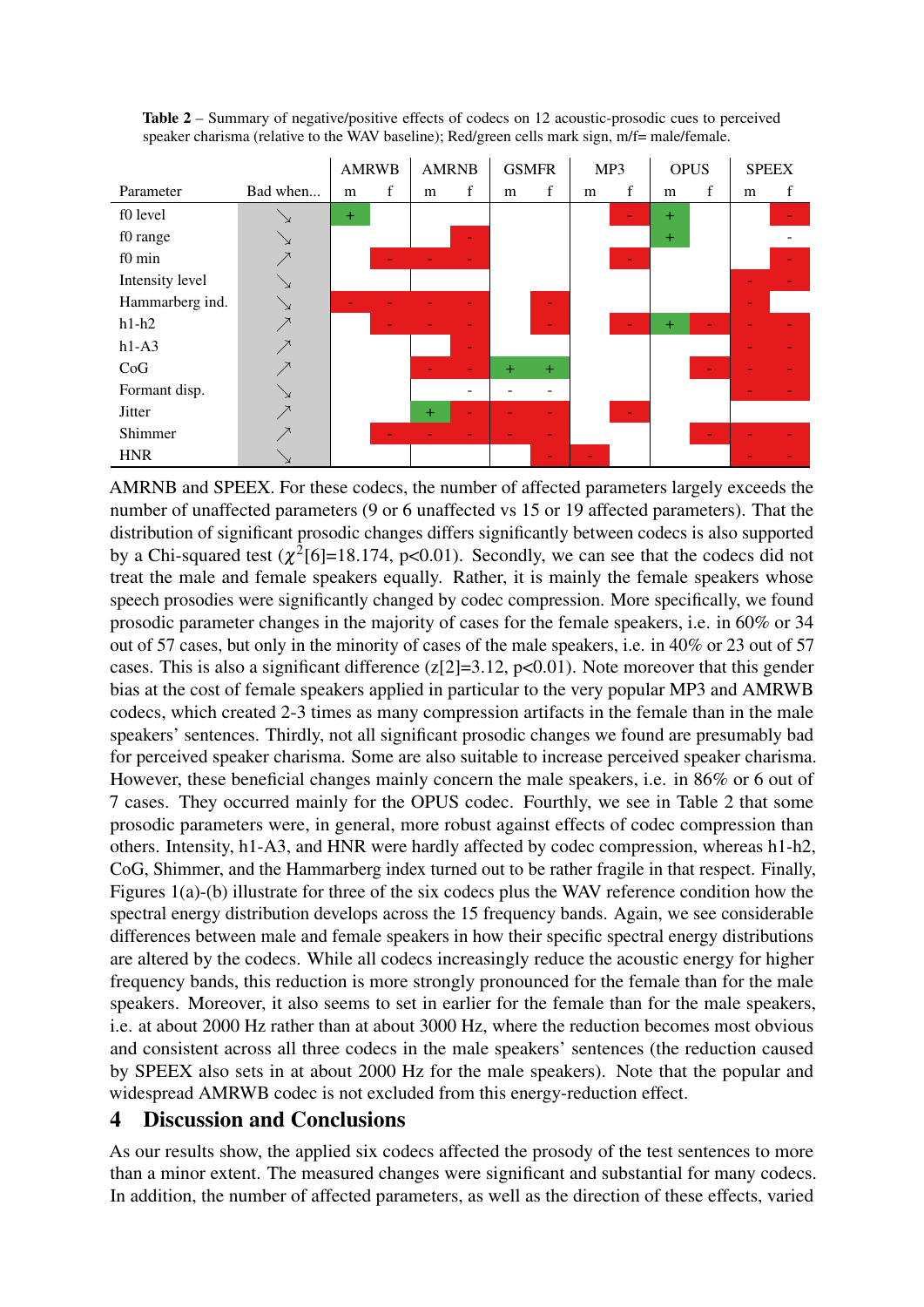

Figure 1 – Avg. acoustic energy levels across increasing frequency bands (250 Hz steps) for three codecs and the WAV reference condition, displayed separately for (a) male and (b) female speakers.

significantly as a function of both codec and speaker gender.

In their experiment with the same sentences tested here, Siegert & Niebuhr [\[16\]](#page-8-10) found a gender bias in how the codecs affected perceived charisma. This gender bias was to the detriment of the female speakers. Compared to compressed male speech, compressed female speech was not only rated worse overall, but the worse ratings were also caused by a larger number of codecs. While male speakers received worse ratings only under SPEEX compression, female speakers were also rated worse when their speech was compressed with MP3 and OPUS. The latter codec, OPUS, even improved male speech in terms of the listener ratings.

This perceptual rating behavior in [\[16\]](#page-8-10) fits very well with the results of the present acousticprosodic analysis. The SPEEX codec caused most of the prosodic changes, all unfavorable for prosodic charisma triggers and similarly strongly pronounced for male and female speakers. OPUS, on the other hand, caused positive prosodic changes for the male and negative changes for the female speakers. For the MP3 codec, we found only negative effects on charismatic prosody but restricted to the female speakers. If we combine the overall pattern of significant changes in prosodic parameters in Table [2](#page-5-0) with the perceptual pattern of speaker ratings in [\[16\]](#page-8-10), then the results suggest that it were primarily the codecs' changes in f0 parameters, spectral energy distribution (e.g., h1-h2 and CoG) and periodicity (jitter, shimmer) that determined the rating behavior in [\[16\]](#page-8-10). This is also plausible insofar as pitch and voice-quality features are considered more powerful cues to charisma than, e.g., intensity features [\[10\]](#page-8-4).

To sum up, we can answer questions (I)-(IV) of our study positively. With regard to predicting from our results how other codecs than those included in [\[16\]](#page-8-10) will affect perceived charisma, we assume that AMRWB and GSMFR would also cause clearly negative effects – effects that would probably again concern female speakers more than male speakers. Furthermore, note in this context that those codecs whose usage extends into the compression of music (MP3 and OPUS) performed better than those that were made of speech compression alone. In view of the fact that prosody is also referred to as "speech melody", this finding may represent an interesting perspective for the codecs' further development.

What conclusions should be drawn from these findings? First, the need for scientists and engineers to understand that the quality of a codec must not be measured in terms of word intelligibility alone. Nowadays, where entrepreneurial activities, sales, customer acquisition, leadership, and even political agendas are all handled through digital communication tools, it is also of particular importance that other, non-verbal forms and functions of the speech signal like speaker charisma are properly transmitted. Against this background, work must be carried out to ensure that the codecs do not damage the prosodic charisma cues more than necessary and,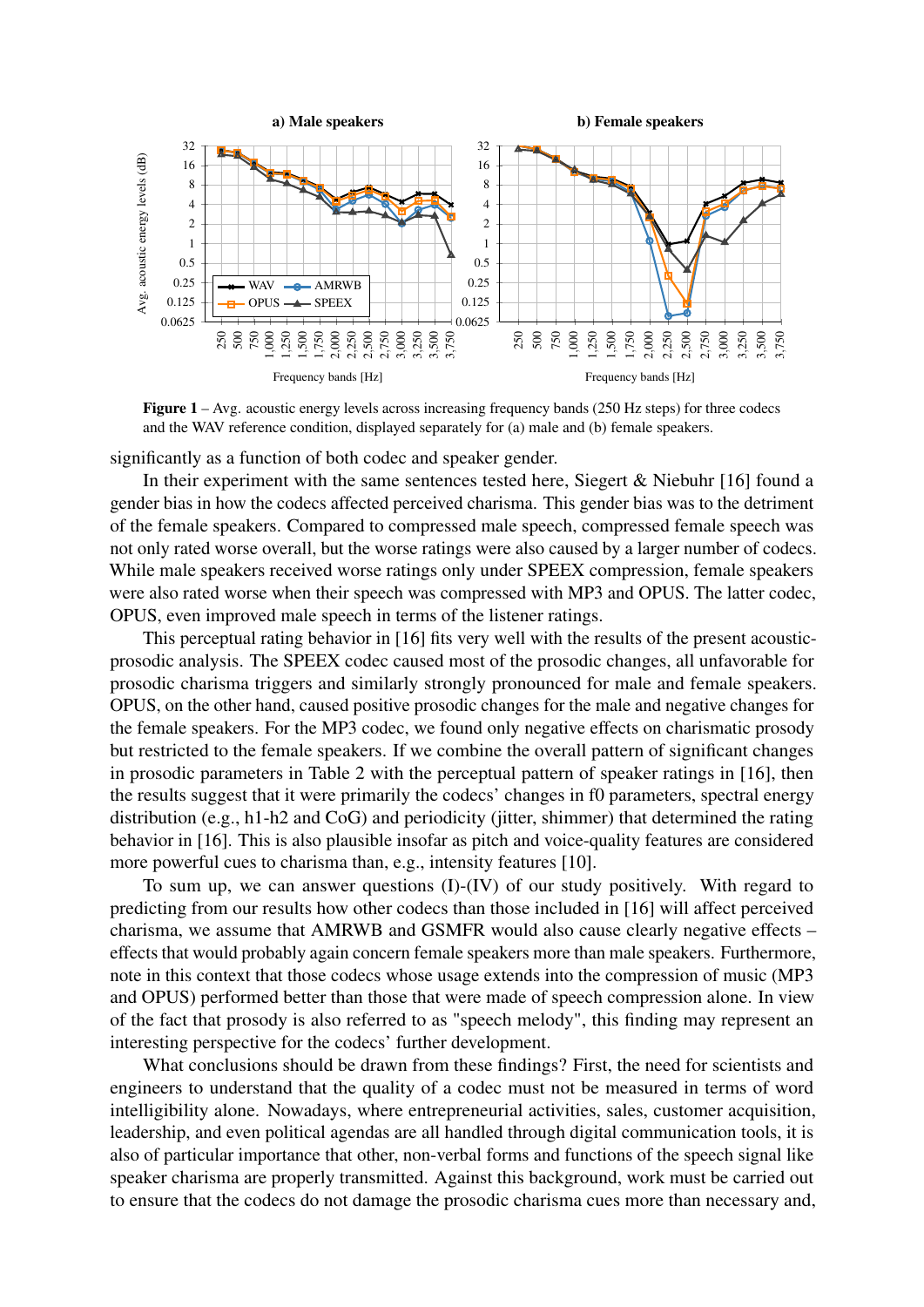moreover, treat female and male speakers equally. To achieve this, improving how the codecs deal with spectral parameters seems most relevant. What surprised us in this context is the relatively poor performance of the popular codecs AMRWB and MP3, which users often regard as modern state-of-the-art compression methods. The discrepancy between the consumers' trust in these codecs and their poor performance in our study increases the need for action.

In the next step, the task of phonetic research will be to test further aspects of speaker charisma in acoustics and perception and, for example, to examine codec effects on individual vowels and consonants, with an eye on gender-specific differences; because the perceived clarity of the pronunciation also determines the speaker's charisma [\[36\]](#page-9-15). It is also important to include spontaneous speech and duration/timing parameters in these follow-up analyses. A practical implication of our findings is that researchers need to be even more careful about collecting voice data using smartphones. This method has become more and more popular recently, also because PRAAT now processes MP3 files. If MP3 files were used, then this should be clearly communicated in the limitations of the study concerned, see also [\[37\]](#page-9-16). Note that, while also pointing out artifacts of MP3 compression, [\[38\]](#page-9-17) consider MP3 files less harmful for phonetic data analysis. However, unlike in the present study, their study only relied on male speakers and thus probably underestimates the magnitude of compression artifacts.

Finally, we would like to emphasize that not all significant effects of the codecs found here underlie genuine and consistent changes in acoustic parameters. A few of these changes, especially those of f0 and formant dispersion, are due to an increased degree of measurement errors in the acoustic analysis – errors that we did not correct manually because they also have relevant perceptual manifestations. The f0 effects arose, for example, from the fact that the respective codecs generated a bleeping noise in the speech signal which – in the ears of the authors and others – actually affected the perceived intonation in a similar way as it affected the acoustic measurements. Nevertheless, the question of how prosodic codec effects must be measured and evaluated is of course also an important subject for future studies.

#### Acknowledgements

This research is kindly supported by the IE-Industrial Elektronik project (SFD-17-0036) which has received EU co-financing from the European Social Fund. We would furthermore like to thank Krestina Vendelbo Christensen for inspiring discussion about future research on the socio-phonetic issues of compressed speech.

#### References

- <span id="page-7-0"></span>[1] ANTONAKIS, J., N. BASTARDOZ, P. JACQUART, and B. SHAMIR: *Charisma: An ill-defined and ill-measured gift*. *Annual Review of Organizational Psychology and Organizational Behavior*, 3, pp. 293–319, 2016.
- <span id="page-7-1"></span>[2] MICHALSKY, J. and O. NIEBUHR: *Myth busted?: challenging what we think we know about charismatic speech*. *Acta Universitatis Carolinae*, (2), pp. 27–56, 2019. doi[:10.14712/24646830.2019.17.](https://doi.org/10.14712/24646830.2019.17)
- <span id="page-7-2"></span>[3] GROBE, C.: *The power of words: Argumentative persuasion in international negotiations*. *European Journal of International Relations*, 16(1), pp. 5–29, 2010. doi[:10.1177/1354066109343989.](https://doi.org/10.1177/1354066109343989)
- <span id="page-7-3"></span>[4] FILIPPI, P., S. OCKLENBURG, D. L. BOWLING, L. HEEGE, O. GÜNTÜRKÜN, A. NEWEN, and B. DE BOER: *More than words (and faces): evidence for a stroop effect of prosody in emotion word processing*. *Cognition and Emotion*, 31(5), pp. 879–91, 2017. doi[:10.1080/02699931.2016.1177489.](https://doi.org/10.1080/02699931.2016.1177489)
- <span id="page-7-4"></span>[5] CASPI, A., R. BOGLER, and O. TZUMAN: *"judging a book by its cover": The dominance of delivery*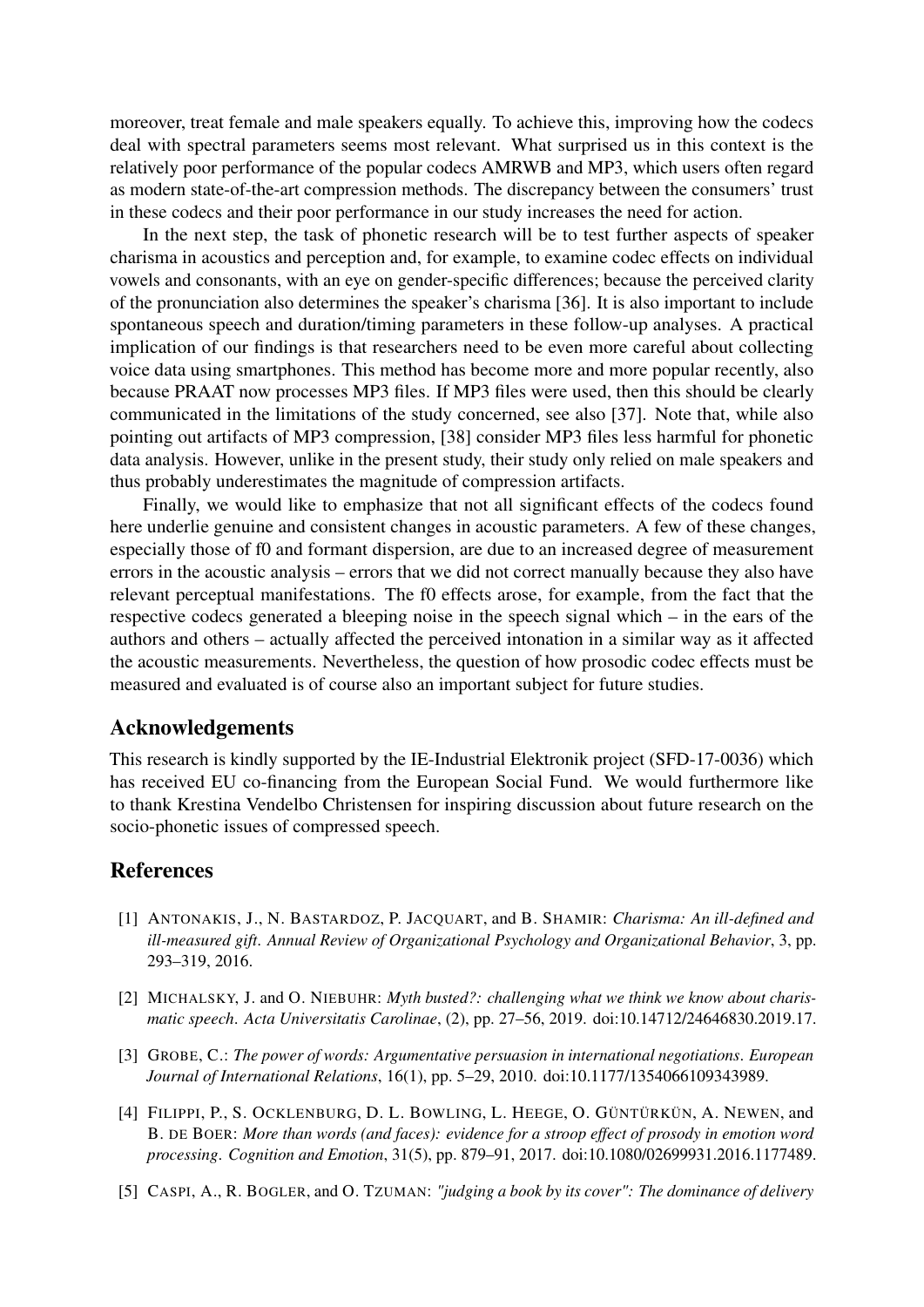*over content when perceiving charisma*. *Group & Organization Management*, 44(6), pp. 1067–1098, 2019. doi[:10.1177/1059601119835982.](https://doi.org/10.1177/1059601119835982)

- <span id="page-8-0"></span>[6] SCHERER, S., G. LAYHER, J. KANE, H. NEUMANN, and N. CAMPBELL: *An audiovisual political speech analysis incorporating eye-tracking and perception data*. In *Proc. of the LREC'12*, pp. 1114–1120. ELRA, Istanbul, Turkey, 2012.
- <span id="page-8-1"></span>[7] WÖRTWEIN, T., M. CHOLLET, B. SCHAUERTE, L.-P. MORENCY, R. STIEFELHAGEN, and S. SCHERER: *Multimodal public speaking performance assessment*. In *Proc. of the ACM ICMI'15*, p. 43–50. New York, NY, USA, 2015. doi[:10.1145/2818346.2820762.](https://doi.org/10.1145/2818346.2820762)
- <span id="page-8-2"></span>[8] FISCHER, K., O. NIEBUHR, L. C. JENSEN, and L. BODENHAGEN: *Speech melody matters—how robots profit from using charismatic speech*. *J. Hum.-Robot Interact.*, 9(1), 2019.
- <span id="page-8-3"></span>[9] NIEBUHR, O. and J. MICHALSKY: *Computer-Generated Speaker Charisma and Its Effects on Human Actions in a Car-Navigation System Experiment - or How Steve Jobs' Tone of Voice Can Take You Anywhere*. In *Proc. of Computational Science and Its Applications – ICCSA 2019*, vol. 11620 LNCS, pp. 375–390. Springer, Saint Petersburg, 2019. doi[:10.1007/978-3-030-24296-1\\_31.](https://doi.org/10.1007/978-3-030-24296-1_31)
- <span id="page-8-4"></span>[10] ROSENBERG, A. and J. HIRSCHBERG: *Charisma perception from text and speech*. *Speech Communication*, 51(7), pp. 640–655, 2009.
- <span id="page-8-5"></span>[11] SIGNORELLO, R., F. DERRICO, I. POGGI, and D. DEMOLIN: *How charisma is perceived from speech: A multidimensional approach*. In *Proc. of the ASE/IEEE SOCIALCOM-PASSAT '12*, pp. 435–440. 2012. doi[:10.1109/SocialCom-PASSAT.2012.68.](https://doi.org/10.1109/SocialCom-PASSAT.2012.68)
- <span id="page-8-6"></span>[12] NIEBUHR, O., R. SKARNITZL, and L. TYLEČKOVÁ: *The acoustic fingerprint of a charismatic voice - initial evidence from correlations between long-term spectral features and listener ratings*. In *Speech Prosody'18*, pp. 359–363. 2018.
- <span id="page-8-7"></span>[13] NIEBUHR, O. and R. SKARNITZL: *Measuring a speaker's acoustic correlates of pitch - but which? a contrastive analysis for perceived speaker charisma*. In *Proc. of the 19th International Congress of Phonetic Sciences,*, pp. 1774–1778. Melbourne, Australia, 2019.
- <span id="page-8-8"></span>[14] SCOTT, R.: *Must have video conferencing statistics 2020*. In *UCToday*. 2020. URL [http:](http://bit.ly/UCToday-VideoConferencing2020) [//bit.ly/UCToday-VideoConferencing2020](http://bit.ly/UCToday-VideoConferencing2020). [Online; posted 27-Jul-2020].
- <span id="page-8-9"></span>[15] HARGRAVE, S.: *In the grip of a climate crisis, demand for video calls is soaring*. In *Wired*. 2020. URL <http://bit.ly/Wired-VideoCalls2020>. [Online; posted 27-Jan-2020].
- <span id="page-8-10"></span>[16] SIEGERT, I. and O. NIEBUHR: *Women, be aware that your vocal charisma can dwindle in remote meetings*. *Frontiers in Communication*, 5, p. 7, 2021. doi[:10.3389/fcomm.2019.00012.](https://doi.org/10.3389/fcomm.2019.00012)
- <span id="page-8-11"></span>[17] BURKHARDT, F., A. PAESCHKE, M. ROLFES, W. SENDLMEIER, and B. WEISS: *A database of german emotional speech*. In *Proc. of the INTERSPEECH*, pp. 1517–1520. 2005.
- <span id="page-8-12"></span>[18] SCHULLER, B., B. VLASENKO, F. EYBEN, G. RIGOLL, and A. WENDEMUTH: *Acoustic Emotion Recognition: A Benchmark Comparison of Performances*. In *Proc. of the IEEE ASRU-2009*, pp. 552–557. 2009.
- <span id="page-8-13"></span>[19] MARUSCHKE, M., O. JOKISCH, M. MESZAROS, F. TROJAHN, and M. HOFFMANN: *Quality assessment of two fullband audio codecs supporting real-time communication*. In *Proc. of the 18th International Conference on Speech and Computer SPECOM 2016*, pp. 571–579. 2016.
- <span id="page-8-14"></span>[20] SIEGERT, I., A. F. LOTZ, L. L. DUONG, and A. WENDEMUTH: *Measuring the impact of audio compression on the spectral quality of speech data*. In *Elektronische Sprachsignalverarbeitung 2016*, vol. 81 of *Studientexte zur Sprachkommunikation*, pp. 229–236. Leipzig, Germany, 2016.